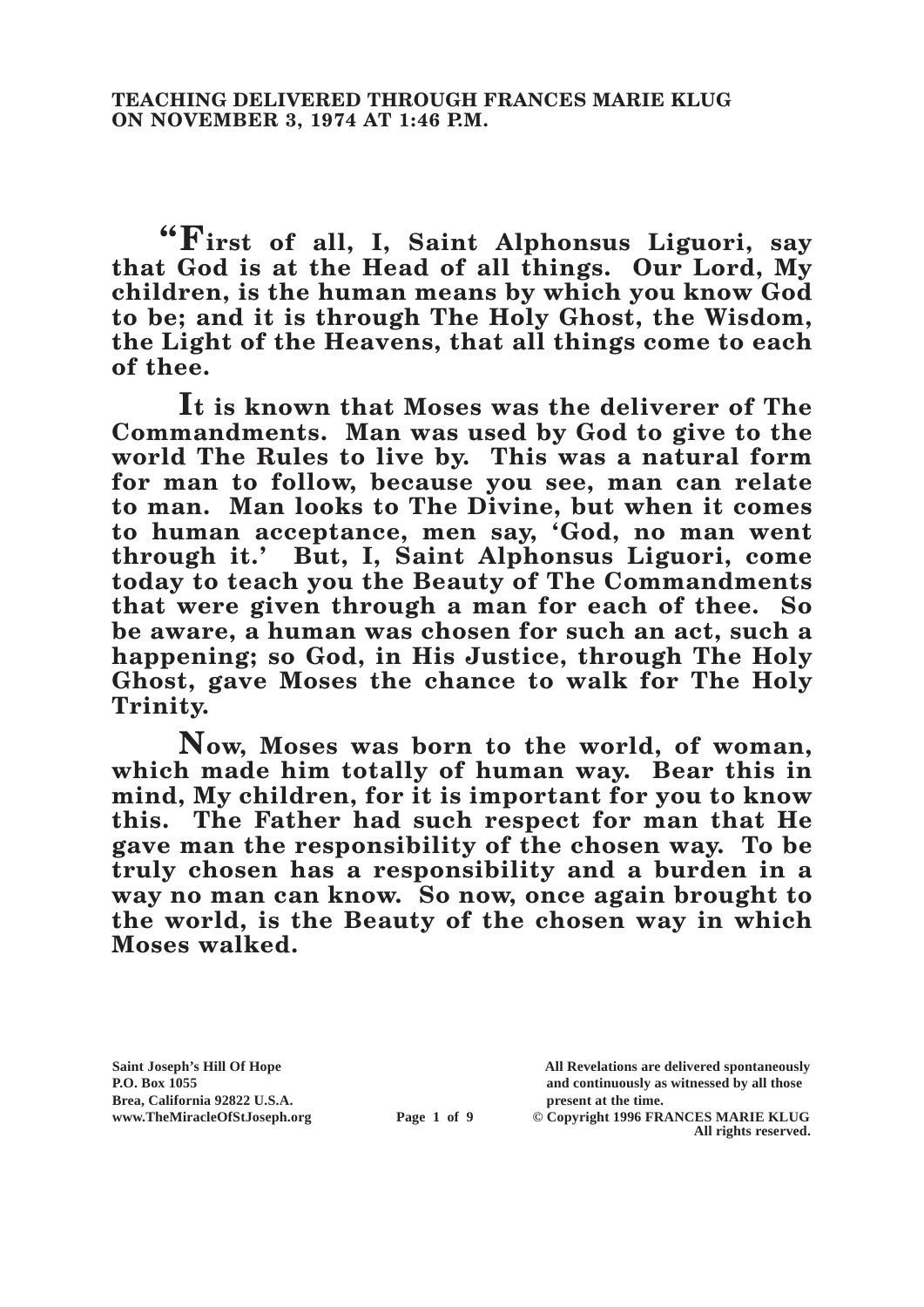**Moses went up to a mountain. He was told to by God. But The Father did not deliver The Commandments as you know Them to be, for you see, there was more to The Commandments that Moses received; and that is why he had to stay such a lengthy time, for Wisdom was poured into Moses from The Divine.**

**Men hear that the tablet was struck and it said:**  *'I Am The Lord Thy God; Thou Shalt Not Have strange gods Before Me.'* **Would it not be right for a man to say, 'Wait, Who are You to say You are greater than all mankind?' Moses did. Moses said, 'Wait a minute, I cannot accept what You give.' So, The Father, in His Understanding of the need of man, explained to Moses about this Commandment.**

**It took time for the Wisdom to sink in, took time for The Father to instill in Moses the magnitude of this Great Commandment. Do not forget this. He said: 'Moses, I am The Creator of All Things. I am The Creator of men.' Moses was not an easy man to get along with, for Moses said: 'What makes You say this? How can You say this?' The Father said: 'Did I not create the sun and the moon? Did I not create the stars?' Moses said, 'Prove it to me,' and The Father said to Moses, 'Who else can create the universe like I did?'**

**But there was more to this Commandment than was seen later by man, for God explained to Moses that He took a particle and let the particle keep moving.**  That is why it did not take but one day to create the **universe, but many, many, many man years. God took** 

Brea, California 92822 U.S.A.<br>
www.TheMiracleOfStJoseph.org<br> **Page 2 of 9** © Copyright 1996 FR.

**Saint Joseph's Hill Of Hope All Revelations are delivered spontaneously P.O. Box 1055 and continuously as witnessed by all those** 

**Page 2 of 9** © Copyright 1996 FRANCES MARIE KLUG **All rights reserved.**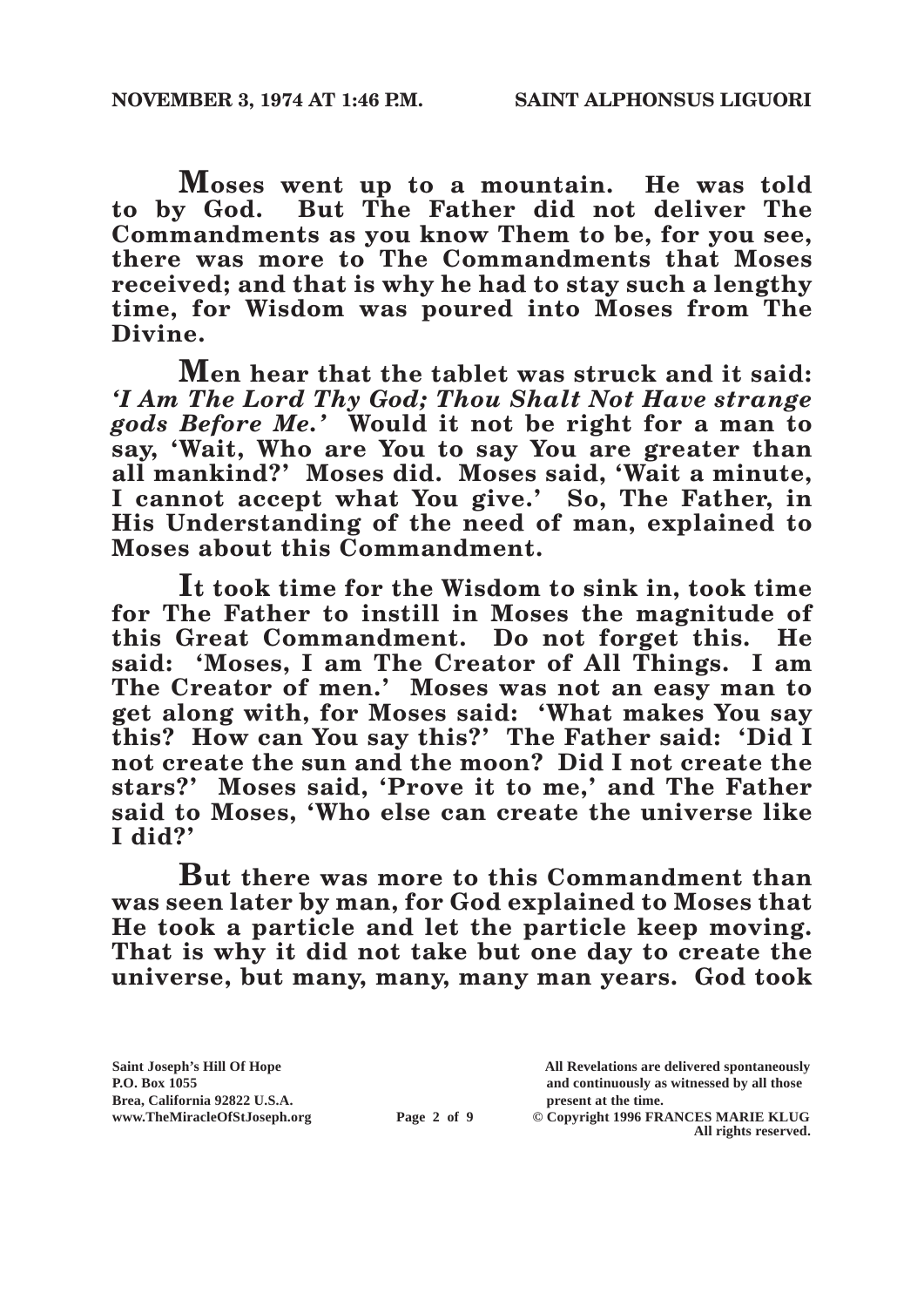**a particle of what He declared to be the center force and He moved it and He moved it and He moved it, and as it moved, it gathered other forces from what He had created before this.**

**Oh My children, I, Saint Alphonsus Liguori, say to you on this day, 'You hear about the creation and you hear about it in the same way.' I will go on, for you cannot truly absorb All I have to say.**

**And Moses fought each second of this Command that The Father gave, for Moses said, 'I don't accept that,' and The Father would say, 'Well, Moses, look at this,' and Moses would say, 'All right,' after The Father would explain why it had to be that way. But what men have not seen is this: He said first, 'I Am The Lord Thy God.' He was telling Moses that Another would come called 'Lord', and He was telling Moses that this Man was more than an earthly being. He was telling Moses He was in prophecy of the coming of Our Lord, and He said, 'He, too, is Part of Me; He, too, must not be beneath other men.' So, Moses learned about the coming of the Lord in the First Commandment.**

**And now, in the First Commandment, I break it down, My children, and say: 'Moses was told of the Great Creator. Moses was told of One to come, and Moses was enlightened by The Holy Ghost, the Third One, in that First Commandment men take very lightly. Moses was taught, it was instilled in Moses, of The Holy Trinity.'**

**So then, the Second Commandment, when it was struck, and of course, there was more between these two that Moses learned about. Now, the Second one** 

**Saint Joseph's Hill Of Hope All Revelations are delivered spontaneously** Brea, California 92822 U.S.A.<br>
www.TheMiracleOfStJoseph.org<br> **Page 3 of 9** © Copyright 1996 FR.

**P.O. Box 1055 and continuously as witnessed by all those Page 3 of 9** © Copyright 1996 FRANCES MARIE KLUG

**All rights reserved.**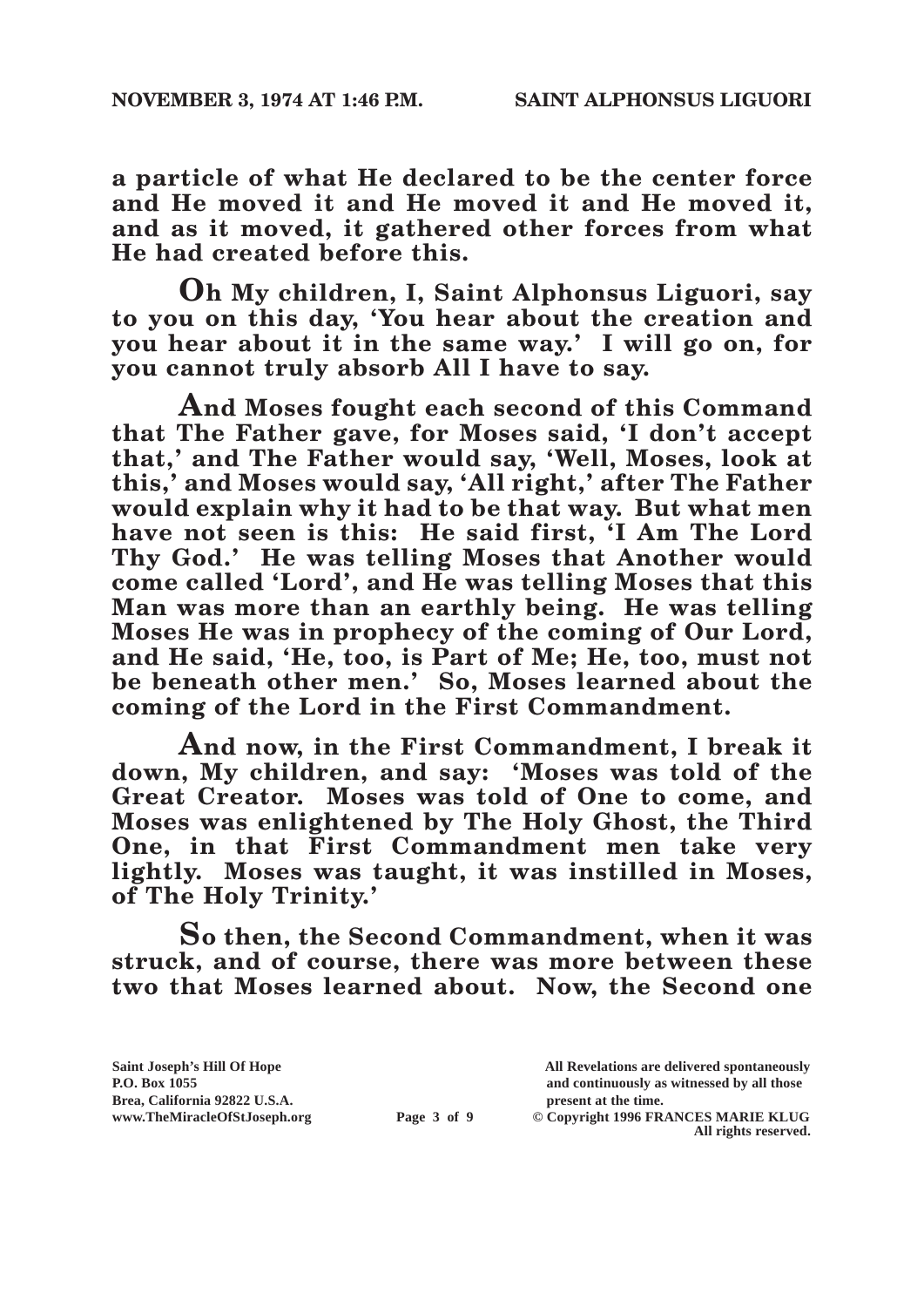**said,** *'Thou Shalt Not Take The Name Of The Lord Thy God In Vain.'* **Moses said, 'Who is this Lord?' And The**  Father said, 'The One Who comes bearing My Name.' **Moses said, 'Why do You have to have Someone come, if You are the Greatest of All?' And, I, Saint Alphonsus Liguori, smile at this and say, 'There has never been a chosen child in the world who has not fought The Father's Will.'**

**I bless you and I say, 'Bear in mind that when Moses was given the Second Commandment, he said: "Who will He be? Why is He? What will His purpose to mankind be, to the earth be, to the whole world? Why do You have to send Someone else? You are giving me the Messages."' And The Father said: 'Moses, I give you The Rules for men to live by, I give you The Commandments. I command you to tell other men of What I Decree.'**

**So Moses knew of the coming of Christ, Moses knew of the coming of Our Lord, and so, when he went down to the people he said, 'Look, this is what He said,' and the people, in ignorance, could not accept it, for they were so full of sin and so full of self-love that they could not see The Creator giving to a man These Great Prophecies.**

**And then, The Father said to Moses: 'I strike out to you in another way. Men must take time to listen to Me, to look to Me and to love Me,' and Moses said, 'Wait a minute, God, Father of all men, Who are You to say this, why do You say this?' And Moses said, 'Wait a minute, bring it down to my level.' Do not forget, and I, Saint Alphonsus Liguori say, 'When a** 

**Saint Joseph's Hill Of Hope All Revelations are delivered spontaneously** Brea, California 92822 U.S.A.<br>
www.TheMiracleOfStJoseph.org<br> **Page 4 of 9** © Copyright 1996 FR.

**P.O. Box 1055 and continuously as witnessed by all those**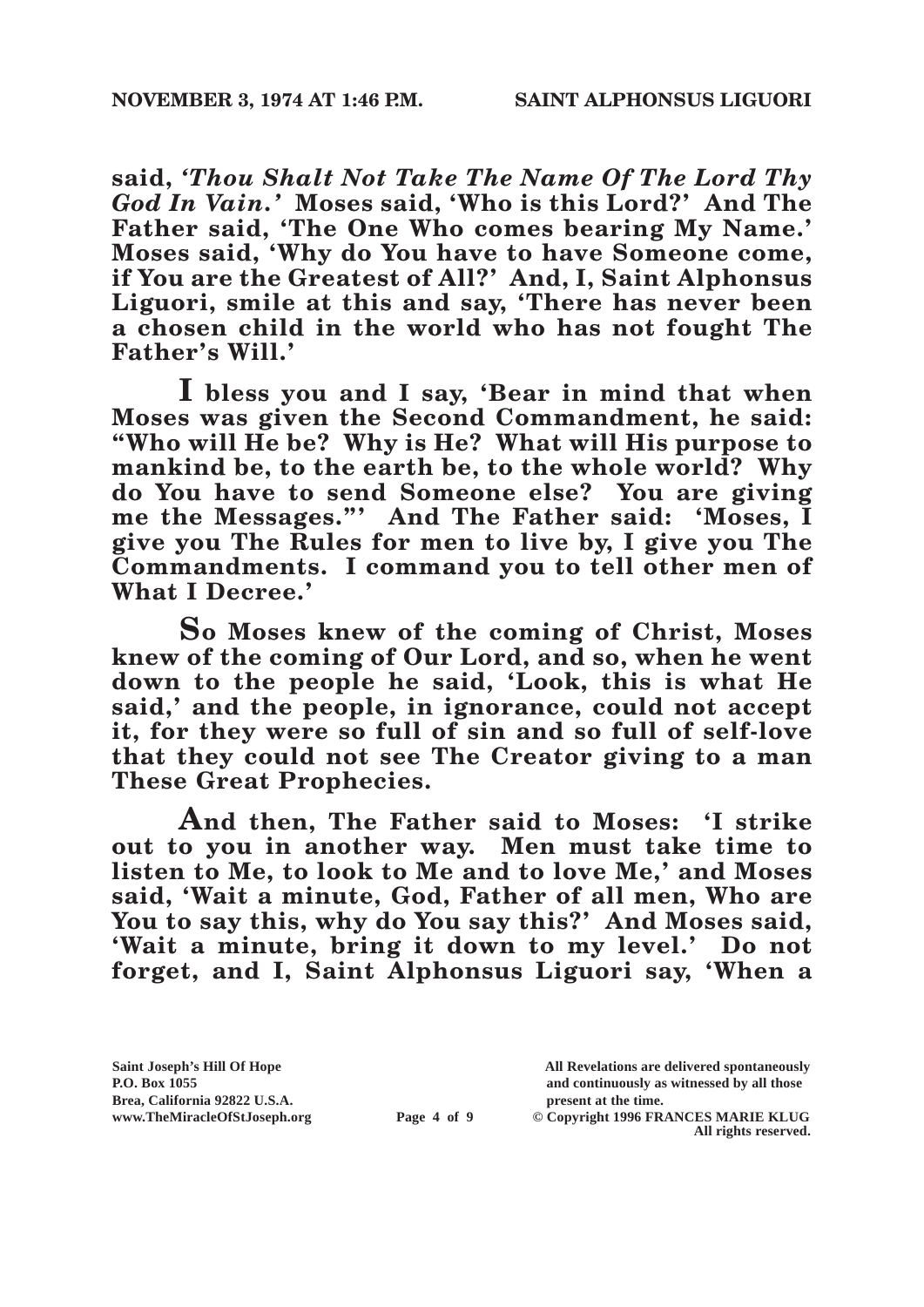**Miracle is of Truth, the children, the child, question the way.'**

**So, The Father said, 'Moses, it will be necessary, for through The Son that I will send, all the ways and the means and the manner will come.' So Moses, through many Lessons on this, waited and waited, and it was instilled that the time would come when a Man would arrive upon the earth and He would give to the children of all births, the Way to Him.**

**And then, The Father struck out another Message and He said,** *'Honor Thy Father And Thy Mother',* **and Moses said, 'Wait a minute, if You are The Father, Who is The Mother?' It has never been before declared before the world, but today, My children, you are given a Message as Moses was. The Heavenly Mother was of Divine Origin, Divine in every way, and The Father had prophesied that She would be brought to the earth Immaculately Conceived and Her Way would be of Immaculate Manner and Means. It was through Moses It was given, this Beautiful Way.**

**Moses said, 'Who is there to honor?' And The Father, The Creator said: 'I Am The Father. There is a Heavenly Mother. I have made it so. So Moses, best you tell the world to** *"Honor Thy Father And Thy Mother"***, but bear in mind, Moses, when you do this, I mean it first to Myself, to My Heavenly Queen, then to the earthly parents the children can see, and then, on to other human beings. This Commandment is of Great Importance, Moses.'**

**So Moses said, 'Thy Will, my God, my Father, but men will not understand,' and The Creator of All said:** 

Brea, California 92822 U.S.A.<br>
www.TheMiracleOfStJoseph.org<br> **Page 5 of 9** © Copyright 1996 FR.

**Saint Joseph's Hill Of Hope All Revelations are delivered spontaneously P.O. Box 1055 and continuously as witnessed by all those** 

**Page 5 of 9** © Copyright 1996 FRANCES MARIE KLUG **All rights reserved.**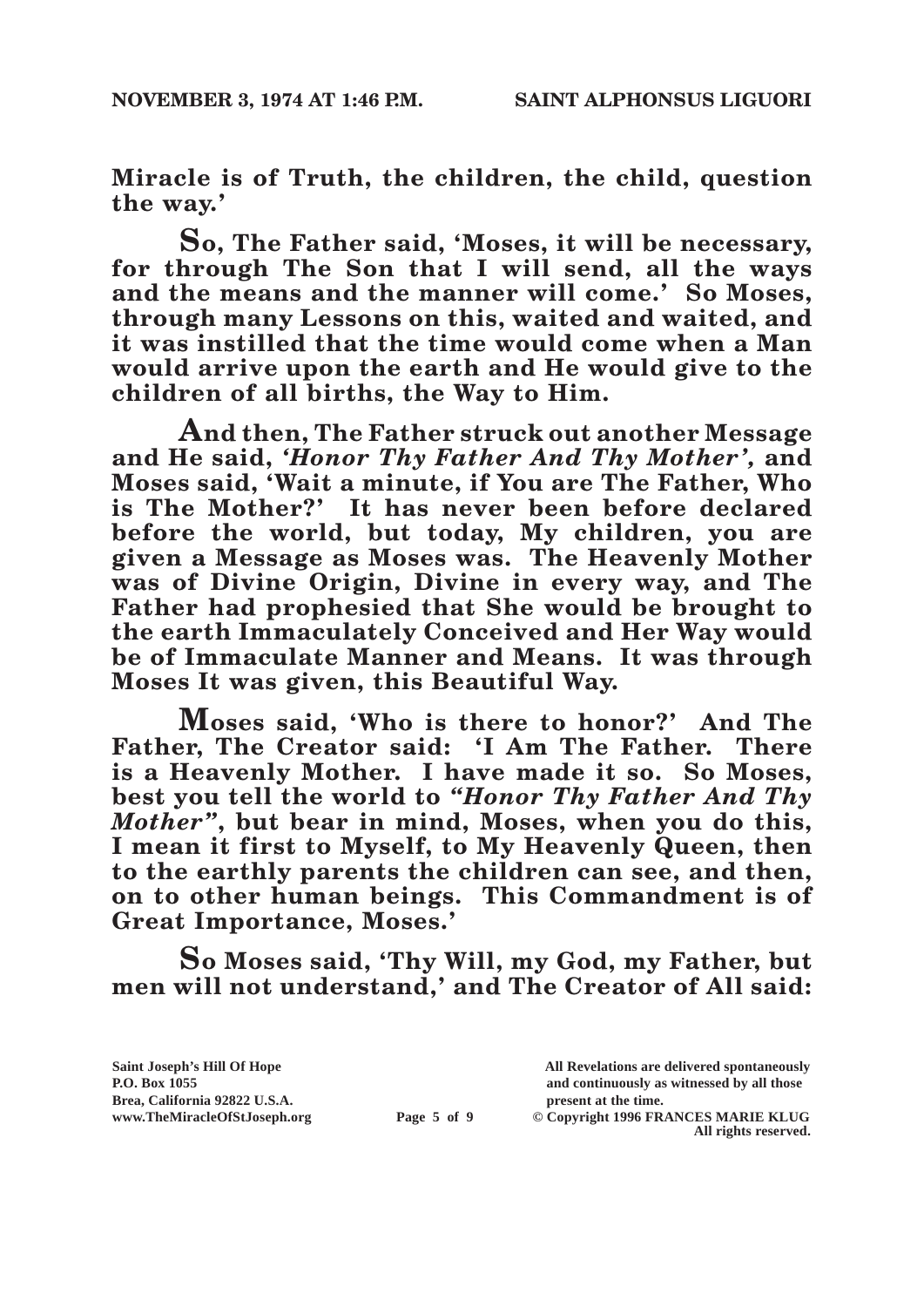**'Men will never understand, Moses; they will fight it until a certain point of history. I have declared it to be. So be it for now.'**

**There was more given to Moses on this day, at this time, on this Great Commandment. That is why, in the time in which you live, there is much to be given to the world in 'honoring thy Father and thy Mother', for first it must be The Heavenly Ones, then the earthly ones, and then, those you are close to.**

**There was another Commandment given and it said,** *'Thou Shalt Not Kill.'* **Children say, 'I do not kill anyone.' Moses shouted to The Creator of all men, 'I have killed no one, my Creator,' and The Creator looked at him and said: 'Moses, wait a minute; "kill" is not only as you know it to be, but "kill" sometimes, is sometimes the personality, sometimes the will, sometimes the love, sometimes the desire of vocation. Moses, you take "kill" and you put it in a category of saber, of knife, of spear. It is not just this way, Moses. It is many ways men can kill other men.'**

**So, this Teaching went on again and again, and this Teaching is One of Greatness, for you see, I, Saint Alphonsus Liguori, know the Full Meaning of this Great Commandment for each of thee. Do not kill your loved ones. Do not kill others, and do not kill the Faith of other men, for in killing the Faith, you destroy the Place they could have in Heaven.**

**And now, My children, there are many sins against the Sixth, and when The Father declared it to be, Moses said, 'Wait a minute, Creator, wait a minute, this means only one sin,' and The Father** 

**Saint Joseph's Hill Of Hope All Revelations are delivered spontaneously P.O. Box 1055 and continuously as witnessed by all those**  Brea, California 92822 U.S.A.<br>
www.TheMiracleOfStJoseph.org<br> **Page 6 of 9** © Copyright 1996 FR. **Page 6 of 9** © Copyright 1996 FRANCES MARIE KLUG **All rights reserved.**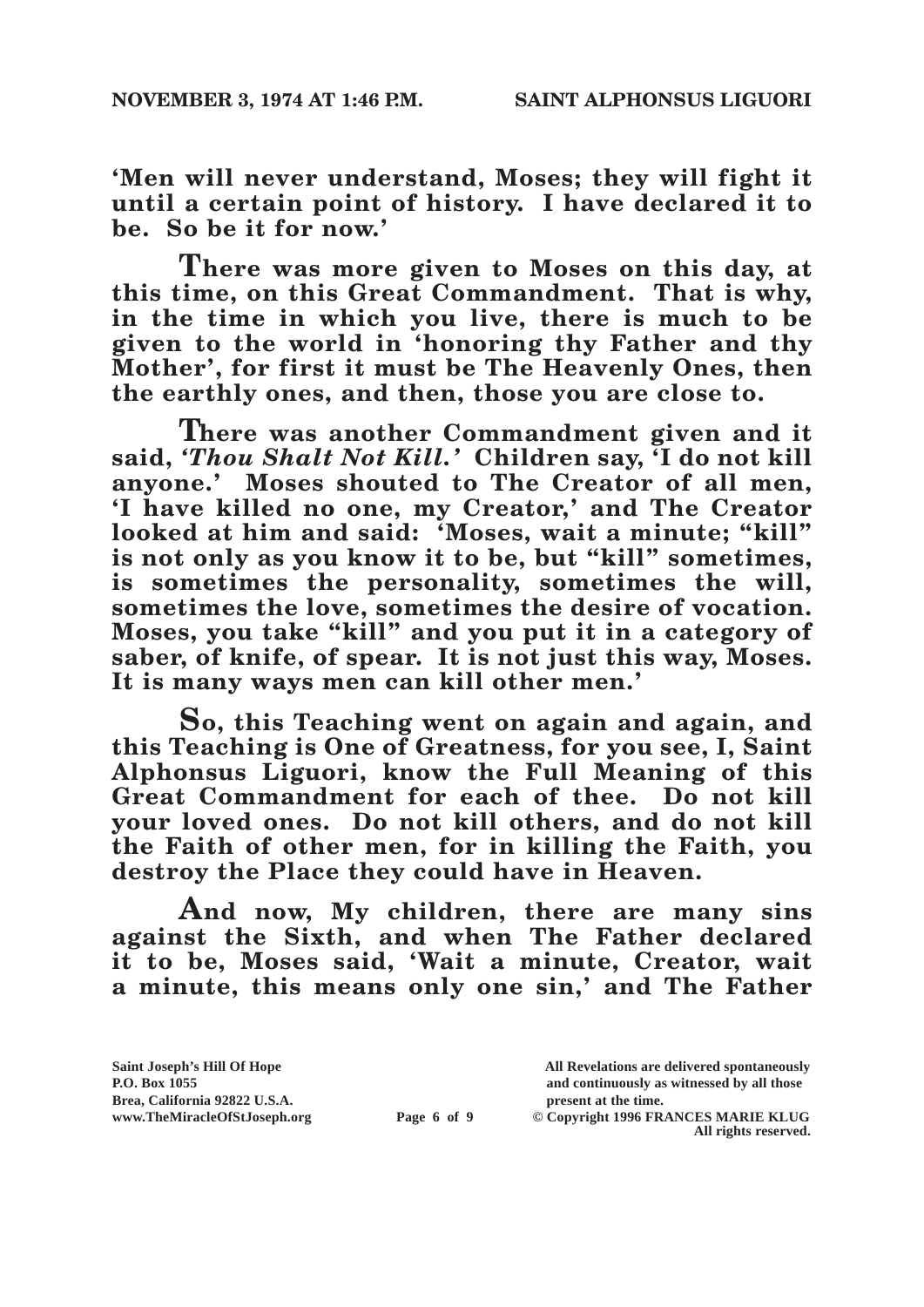**said: 'Wait a minute, Moses; no, it does not. It means abuse of the flesh, man's weakness, and I say to you now, there are many sins against this.' And then, The Father delivered to Moses the sins against this Great Commandment. There are many, My children; remember this.**

**And then, The Father struck out and He said, 'I say to man,** *"Do Not Steal."***' Moses said: 'Stealing is taking another man's bread. Stealing is taking another man's way.' And The Father said, 'Wait a minute, Moses, I strike this Commandment and I say to you now: "Were you kind to a man? Did you steal his dignity?"' And Moses said, 'If You speak about it that way, well, perhaps I did.' 'Moses, did you try to show your physical strength against another man?' Moses said, 'Well, perhaps I did at different times, my God, my Father, my Creator,' and God said, 'Moses, many men steal from other men many things.'**

**So The Father went into great detail on what a man could steal from another man. So Moses was subject to The Father and said, 'I understand.'**

**So then, My children,** *'Thou Shalt Not Bear False Witness Against Thy Neighbor.'* **Moses said, 'I have not done this,' and The Father said: 'Yes, you have. Have you not spoken against others at times in your life? Have you not used your weakness to make yourself bright?' And Moses said, 'Perhaps I did at times; I did not feel it that bad.' And The Father said: 'Wait a minute, Moses, this will increase with time, but there are many times that men become so arrogant, so full of ego, pride, that they do not see other men as they should. They gossip and they tear down another** 

**Saint Joseph's Hill Of Hope All Revelations are delivered spontaneously** Brea, California 92822 U.S.A.<br>
www.TheMiracleOfStJoseph.org<br> **Page 7 of 9** © Copyright 1996 FR.

**P.O. Box 1055 and continuously as witnessed by all those**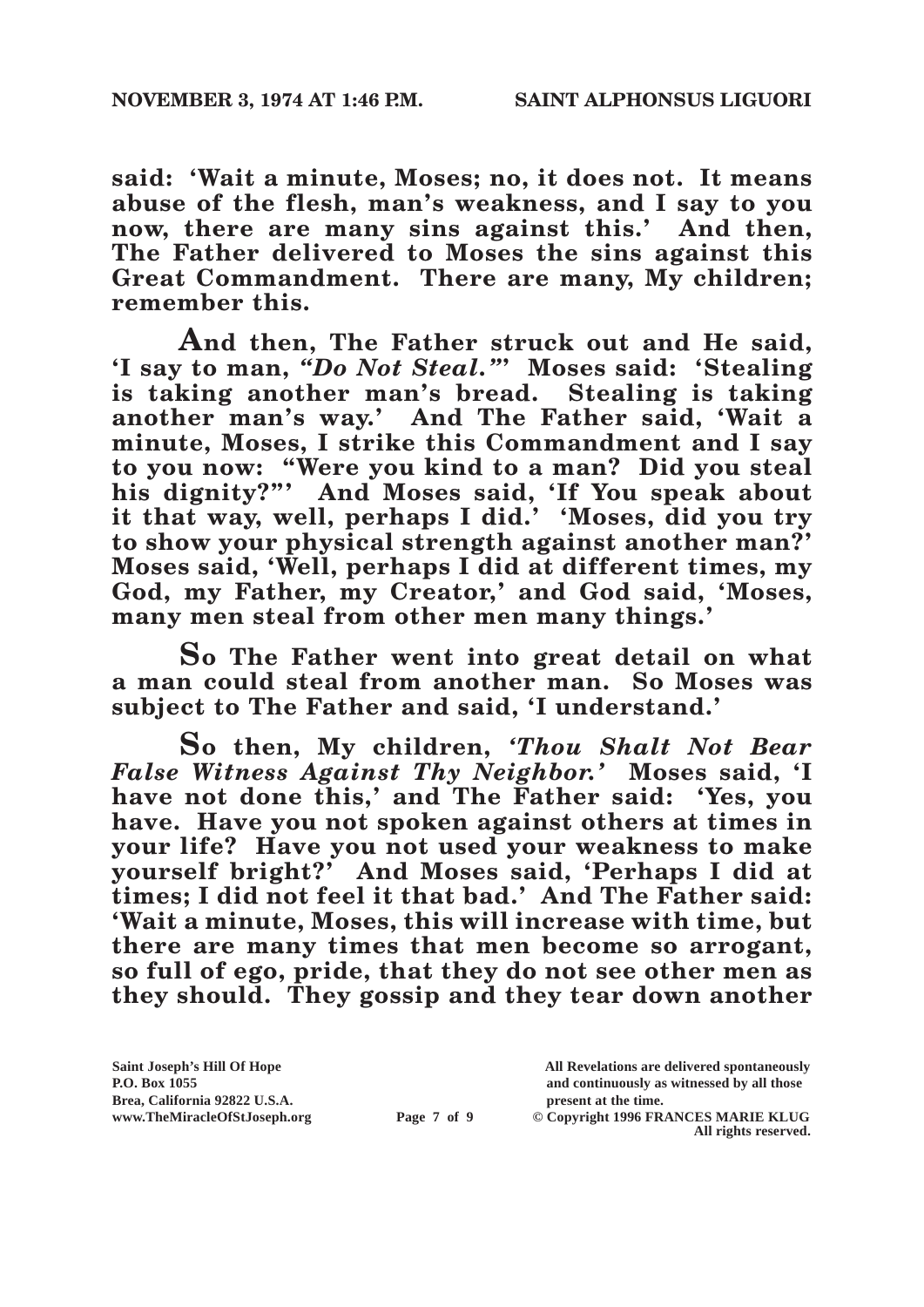**man's character, and they tear down what another man would like to follow in the vocation way.'**

**So Moses said, 'It sounds right to me.' And The Father said: 'Now, go to the children. Face them and say, "Do not abuse, do not steal, do not kill, and yes, do not destroy another man in any way."'**

**And I, Saint Alphonsus Liguori, never truly taught The Commandments as Moses learned Them, when I was alive in the world, but now All of Heaven comes and says, 'Remember The Commandments; They are God's Words.'**

**And now, My children, as some of you know,**  *'Thou Shalt Not Covet Thy Neighbor's Wife.'* **This can be done in intent alone. This can be done in desire alone. This can be done, not only to a married woman but to a human life, desiring lustfully in a gluttonous manner. The sins of the flesh are many, My children, and I, Saint Alphonsus Liguori say, 'Remember this: it is not only of My day, but your day.'**

**And now,** *'Thou Shalt Not Covet Thy Neighbor's Goods.'* **How many times have you done this? How many times have you frivolously accepted the loan of a neighbor's property? Or, how many times, My children, have you accepted just the help from a neighbor? The neighbor is tired, the neighbor's time could be limited, and you accept very lightly what the neighbor has.**

**The Lessons today are minute to the Lessons that were instilled in Moses. You have been given The** 

Brea, California 92822 U.S.A.<br>
www.TheMiracleOfStJoseph.org<br> **Page 8 of 9** © Copyright 1996 FR.

**Saint Joseph's Hill Of Hope All Revelations are delivered spontaneously P.O. Box 1055 and continuously as witnessed by all those**